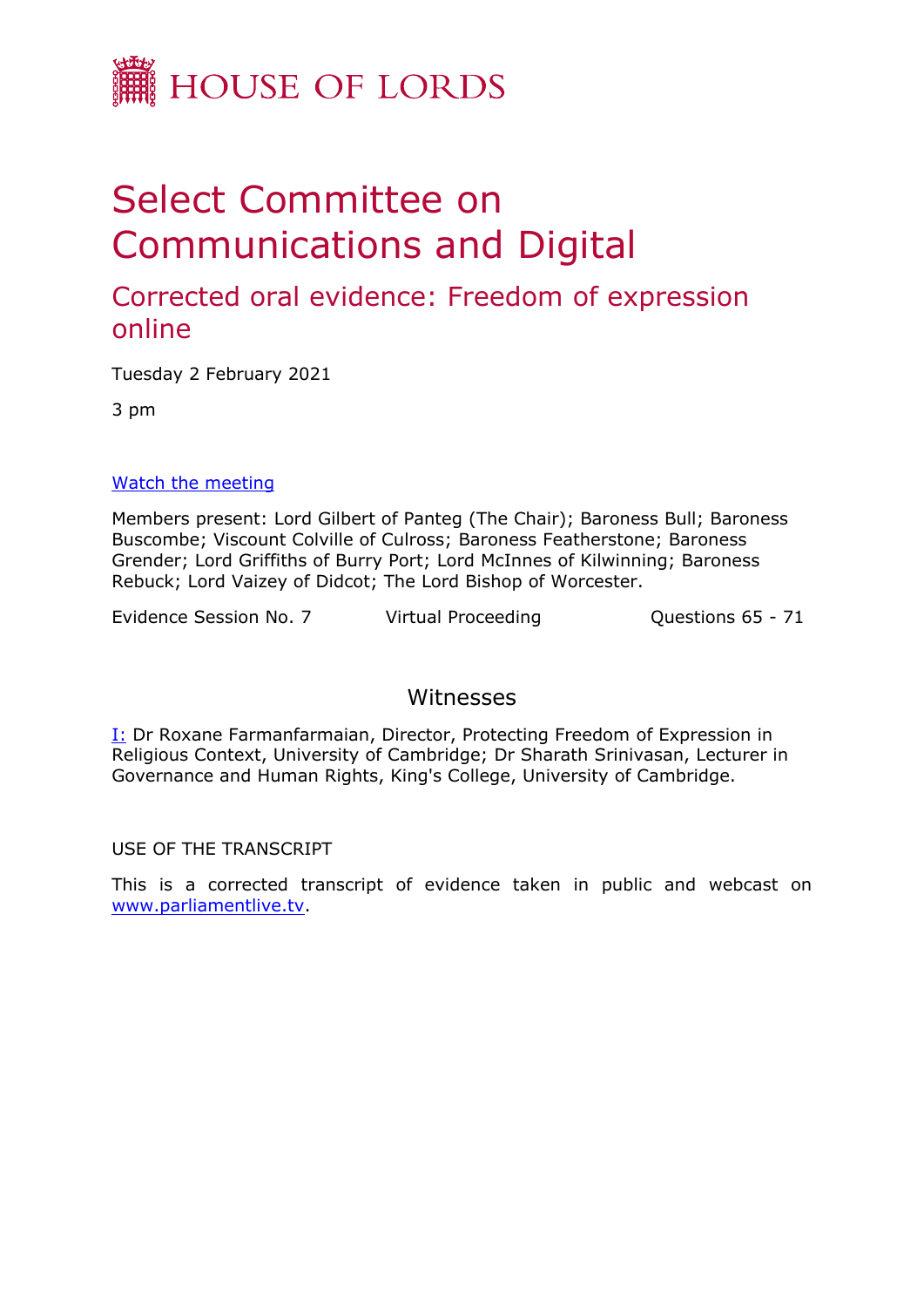### Examination of witnesses

Dr Roxane Farmanfarmaian and Dr Sharath Srinivasan.

Q65 **The Chair:** Welcome to our next set of witnesses for our inquiry into freedom of expression online. Today's focus is going to be perhaps a little more fundamental, looking at cultural perspectives on the issue of freedom of expression in general rather than the more specific technical issues we have been talking about up until now, such as the role of platforms.

For our first session, we have two witnesses. Dr Roxane Farmanfarmaian is director of protecting freedom of expression in the religious context at the University of Cambridge. Dr Sharath Srinivasan is a lecturer in governance and human rights at King's College, University of Cambridge. You are both very welcome. Thank you very much indeed for coming and giving us evidence. The session will be broadcast online and a transcript will be taken.

We would find it very useful if you could start by giving us your perspective, from the point of view of your specialism, on freedom of expression in general, as well as any issues arising in relation to freedom of expression online. In so doing, give us a brief introduction to yourselves and your professional background.

*Dr Roxane Farmanfarmaian:* I teach modern international relations of the Middle East at the department of politics and international studies at Cambridge, which is also where I received my PhD in 2008. Prior to that I was a journalist, so I have had an opportunity to practise as well as to study some of these issues. I began by covering the revolution in Iran and I went on to cover the demise of the Soviet Union in the 1980s, so in some ways I was also a journalist of revolutions. I went back to New York and covered the women's movement into business and corporate management, which was another revolution.

Ever since, I have been deeply involved in covering media and the developments that technology has brought it, particularly in the context of the Middle East and its use in conflicts there, as the next new thing in mobilising people and bringing change to those cultures. From the very beginning, my career has been looking at concepts of free expression in a cultural context.

In Cambridge, I ran a five-year project of \$1 million funded by Al Jazeera on media and political transition after the Arab spring. I did fieldwork in Turkey during the attempted coup against Erdoğan, for example. I was in Tunisia right after the overthrow of Ben Ali and I watched the change in the viewpoint of the people, from pride that their revolution had brought them free speech, to gradual disillusionment at its growing toxicity. I also received an ESRC grant to study media, religion and conflict right after the *Charlie Hebdo* affair.

Culture has many impacts on the understanding of free expression. We each understand free expression on our own terms and as a result of the historical context of our cultures. It is as difficult for the West to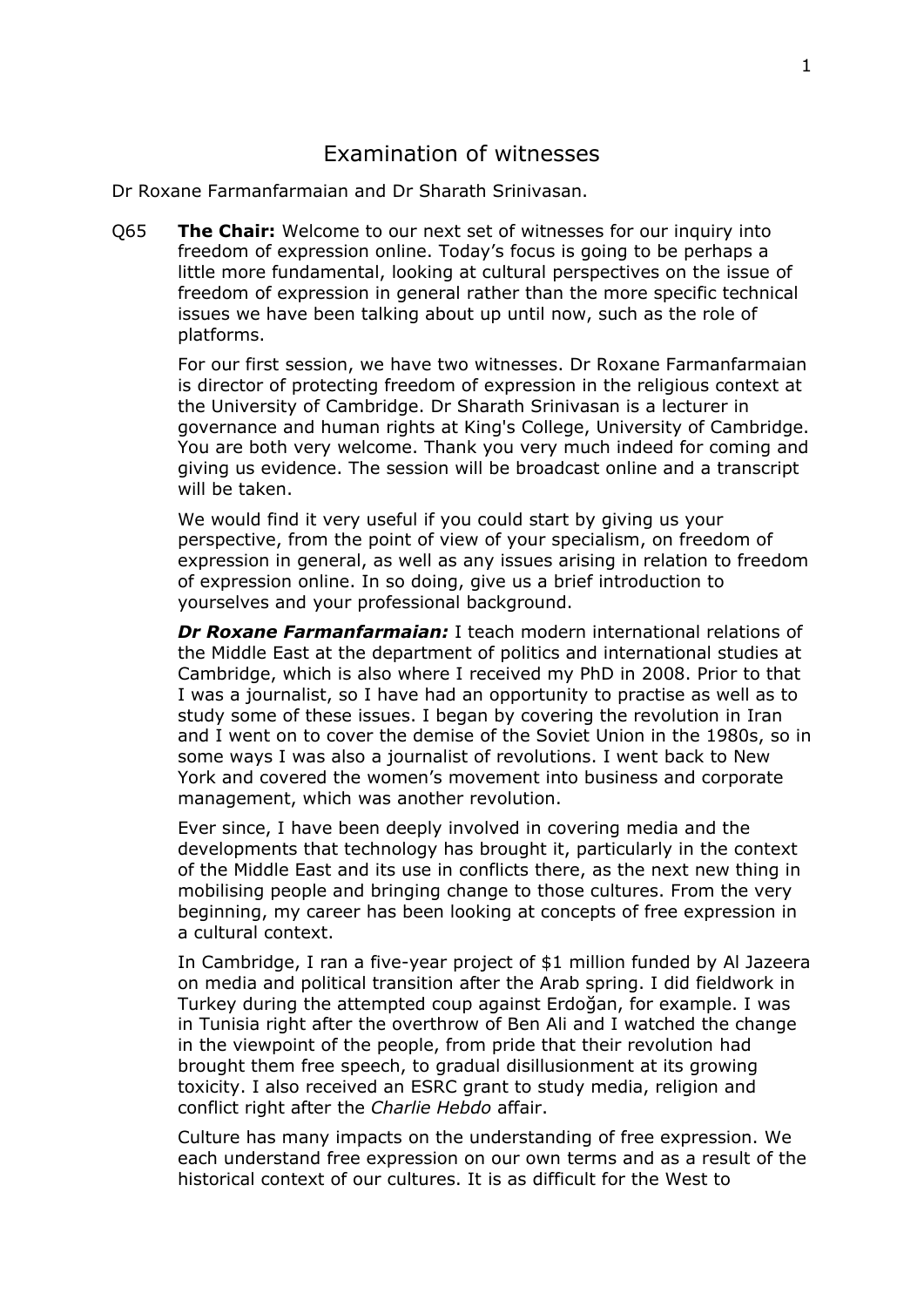understand the cultural limitation put on free expression in the Middle East, or even the United States, as it is for those cultures to understand what we consider universalist principles. Article 19 has the greatest multiplicity of interpretations, as an article, that I have ever encountered.

*Dr Sharath Srinivasan:* Thanks to everyone for having me today. I am also at the University of Cambridge. I am the David and Elaine Potter lecturer in governance and human rights in the department of politics and international studies, and co-director of the centre of governance and human rights. There are three elements of my work that are very cognate to the discussion today and that I will be drawing on. The first relates to the work of the centre. With colleagues and students, for the last decade, we have worked on a number of projects that focused on providing research towards policy development of international human rights law, and two of those are especially pertinent here.

The first was a decade ago, working with the special rapporteur on summary and arbitrary executions on the safety of journalists. That led to various policy formulations at the international level. One aspect of that was the emergence of what we call citizen journalists and the kinds of harms they were increasingly facing because of what they were publishing online. Very recently, again with colleagues, we contributed research for a general comment that the UN Human Rights Committee put out on Article 21 of the International Covenant on Civil and Political Rights, on the right to freedom of assembly. We were looking at whether that right can and should extend online, and the implications of gathering online being protected under this right. That is a cognate right of the right to freedom of expression, of course.

The second element of my work is focused on sub-Saharan Africa, in particular east Africa. For a decade, I have looked at media liberalisation and digital technologies, and their combined impact on democratic politics, looking especially at Kenya, Uganda and Zambia, as well as Sudan and South Sudan, but also at the region as a whole. That has been both applied research into the dynamics of change in these contexts, in which there have been rapid transformations, and looking at innovations in how these new capabilities can enhance citizen engagement in policy-making and policy processes.

Finally, and more recently, this work has focused increasingly on collaborations with computer scientists in Cambridge, looking at the relationship between technology and democracy. In particular, what kinds of politics get embedded in technical artefacts? We are talking to technologists about how they are embedded and how they scale, but also the possibilities for embedding other kinds of politics in the design of technologies. This is very fruitful research. Perhaps interestingly, our experience of doing this work in the African context has given us some entry points into thinking anew and differently about the relationship between technology and democracy.

I will highlight a couple of points, which I hope to expand on in the discussion. Echoing what Roxane said, first, freedom of expression has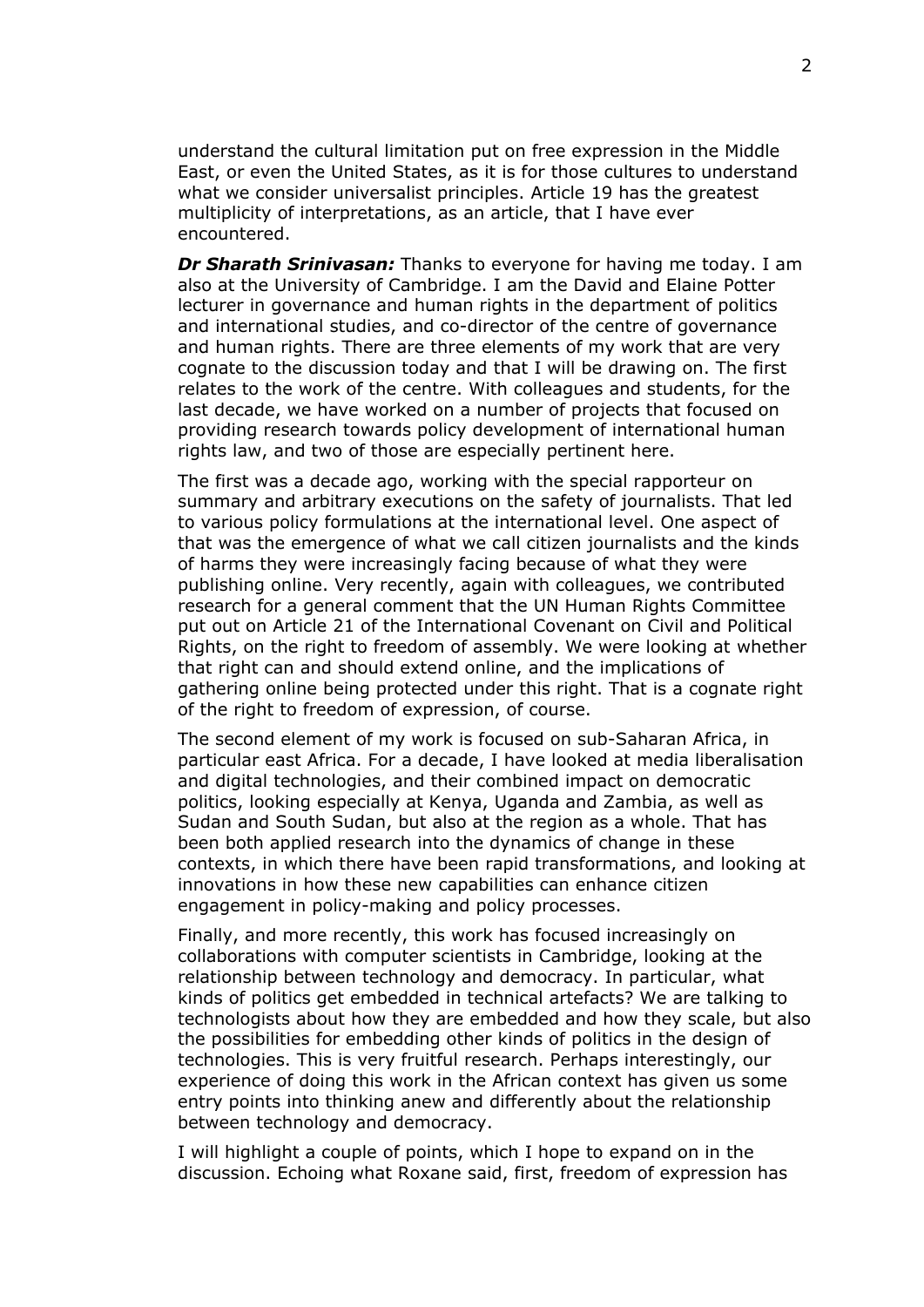never been an absolute right. It has always been qualified and had restrictions, which relate primarily to ideas of state and society, and their relationship, in different contexts. There have always been these restrictions and qualifications, which are historically and culturally encoded. In that sense, there is not a universal right and then an accommodation of culture. There are only these rights as they have emerged within political cultures and histories in slightly different ways. But there is a common core and anchor, which is always important to unearth.

Secondly, from my experience with technologies, talking about online is increasingly anachronistic. It does not help us. It is defined by a binary opposite of offline, yet today we traverse a very complex reality of digital communications that blurs this distinction. In some sense, online/offline is the language of modems and internet service providers. It is 1990s language. It is how we first connected to the internet. We do not do that in the same way. Digital connectivity is ubiquitous now. Our job is to come to grips with what freedom of expression means in a digital age, full stop. That of course encompasses digitally mediated technologies.

The central concern I have is that the "freedom" part of "freedom of expression", and less so the "expression" part, is at risk at the moment. What do I mean? I am not talking about a libertarian idealisation of freedom as such. Our present worries stem from the way expression is taking pernicious forms, such as hate speech, incitement, polarisation, disinformation, fake news and forms of intimidation, but we have to ask why this expression is such a contagion in our world today.

It is not only an outcome of being more connected. I am increasingly concerned that the structural changes to our public realm in the digital age are somehow damaging human agency, independent judgment and citizens' capacity to navigate their social and public world of ideas freely, and to decide how to express themselves. I hope to expand on why that concern is so sharp for me in this discussion.

**The Chair:** We look forward to that. Thank you both very much.

Q66 **Baroness Buscombe:** Thank you. That is a really helpful introduction from both of you. My question, "To what extent does the right to freedom of expression accommodate cultural differences?", is an important one. But can we take it a step further? People now, when asked a question, do not think about saying what they believe. They think, "What is the acceptable answer?" We are all afraid that we are going to upset the people listening to us, and that they are going to accuse us of hate speech or racism.

We are feeling inhibited, when we should feel more able to have free expression in the digital age. In fact, because we are so concerned to make sure that we give a careful answer, we can end up being incredibly patronising in terms of thinking about cultural differences.

*Dr Roxane Farmanfarmaian:* I must begin with the point that Sharath brought up. The question is not specifically on digital, but it is becoming a question of how we communicate in a culture that is rapidly having to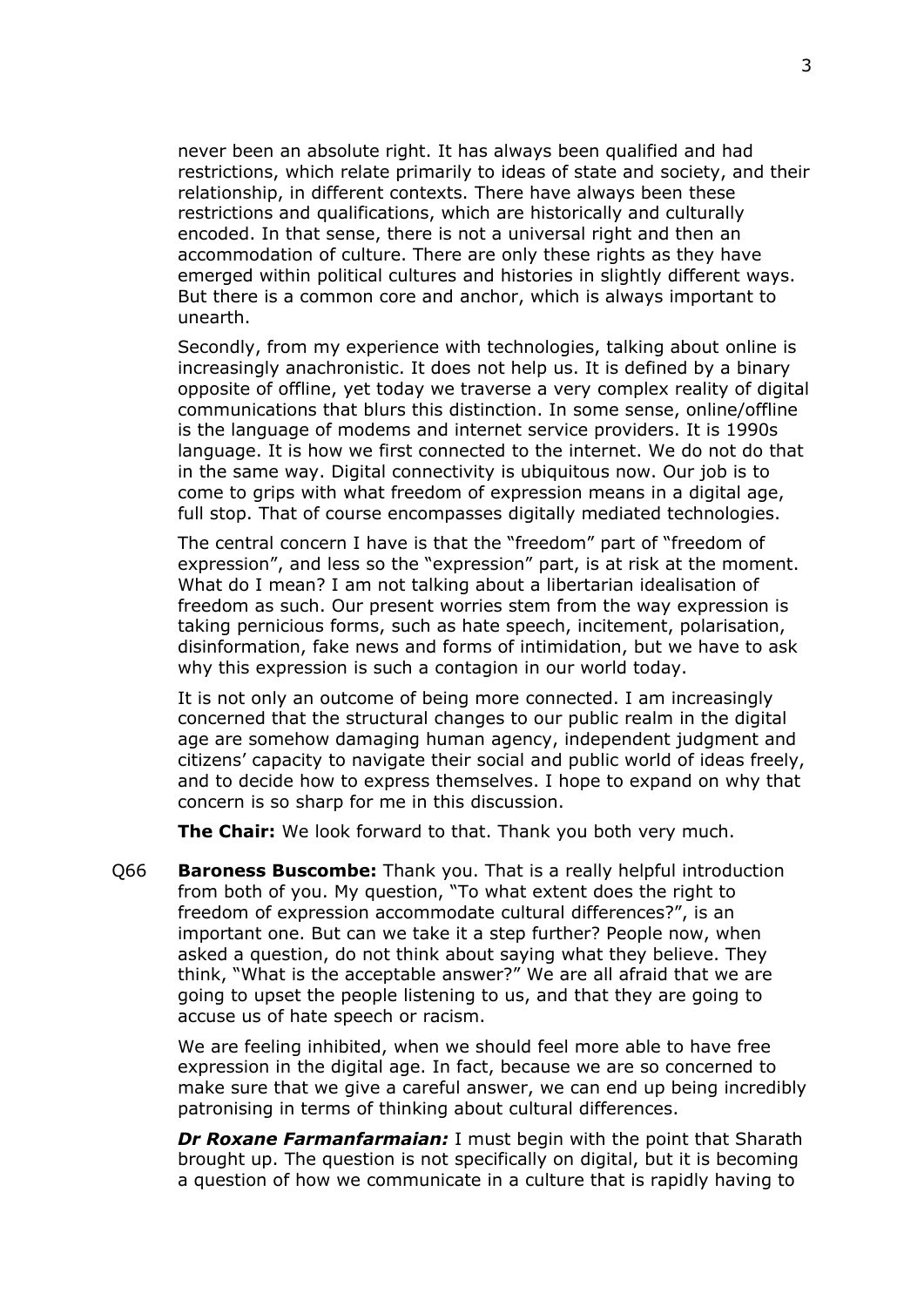incorporate different identity politics and what that means in terms of expression. The internet is only one mechanism through which we are seeing that, although it is an expression of our global society, since it goes across borders.

This issue is wrapped up in the impact that the internet has had on ideas of privacy. That has two sides to it. The fear that you described, the concern about, in a sense, inflicting one's own culture upon another, is requiring a greater sense of siloing and communicating only in private. That divides people within society. It has multiple impacts. We saw this very early on with students. They had all sorts of things on Facebook, which were picked up by their prospective employers, and that had an impact as well.

We are looking at several issues that have to do with our current culture, but I do not see them as cultural differences per se. I see them as moving into a culture of the digital, the shared and the instantly amplified. In a sense, the new forms of etiquette and ethics have to protect our rights to freedom but also the impact of the expression. That is very difficult. In some ways, that comes from the norms that develop out of social engagement.

In effect, we are finding a systemically new form of engagement, and it has brought out a lot of political identity issues. In some ways, those will play second fiddle to the harms that we are now coming to realise the internet can bring, which we will possibly discuss as the other side of this. In the wake of the attack on Congress on 6 January, that discussion has moved into a new awareness that we are dealing with a sorcerer's apprentice, if you will.

**Baroness Buscombe:** That is really helpful. Thank you. I am interested that you used the word "etiquette". In a way, part of that etiquette is the ability to make another person's life almost intolerable by divisive or appalling responses to an opinion through anonymity.

*Dr Sharath Srinivasan:* I echo much of what Roxane said. It is not about culture. For some of us, it is about offending others and not misunderstanding them. For young people, with the same technologies, the concern is not culture but how they will be appreciated or valued by people on the other side of the communications medium. The Canadian media theorist Marshall McLuhan said, "The medium is the message". You can ask, "What is the message of this digital technology?" This is one aspect of the message: very fast, very far, for ever. When you say something, you say it very quickly; it goes very far and wide; and it lasts for ever.

That is quite a challenging thought to get across. That is not the way we have been used to communicating in human society. Oral society in intimate settings is very fast, but it evaporates into the ether. It does not stay. We might put a bit more thought and concern into written text. Published documents take some time to come out, so we can be more assured that, if they are going to go very far, they are more thoughtful and considered. This is a very different medium in how it has effects. It affects not just how we think about culture and identity, but a range of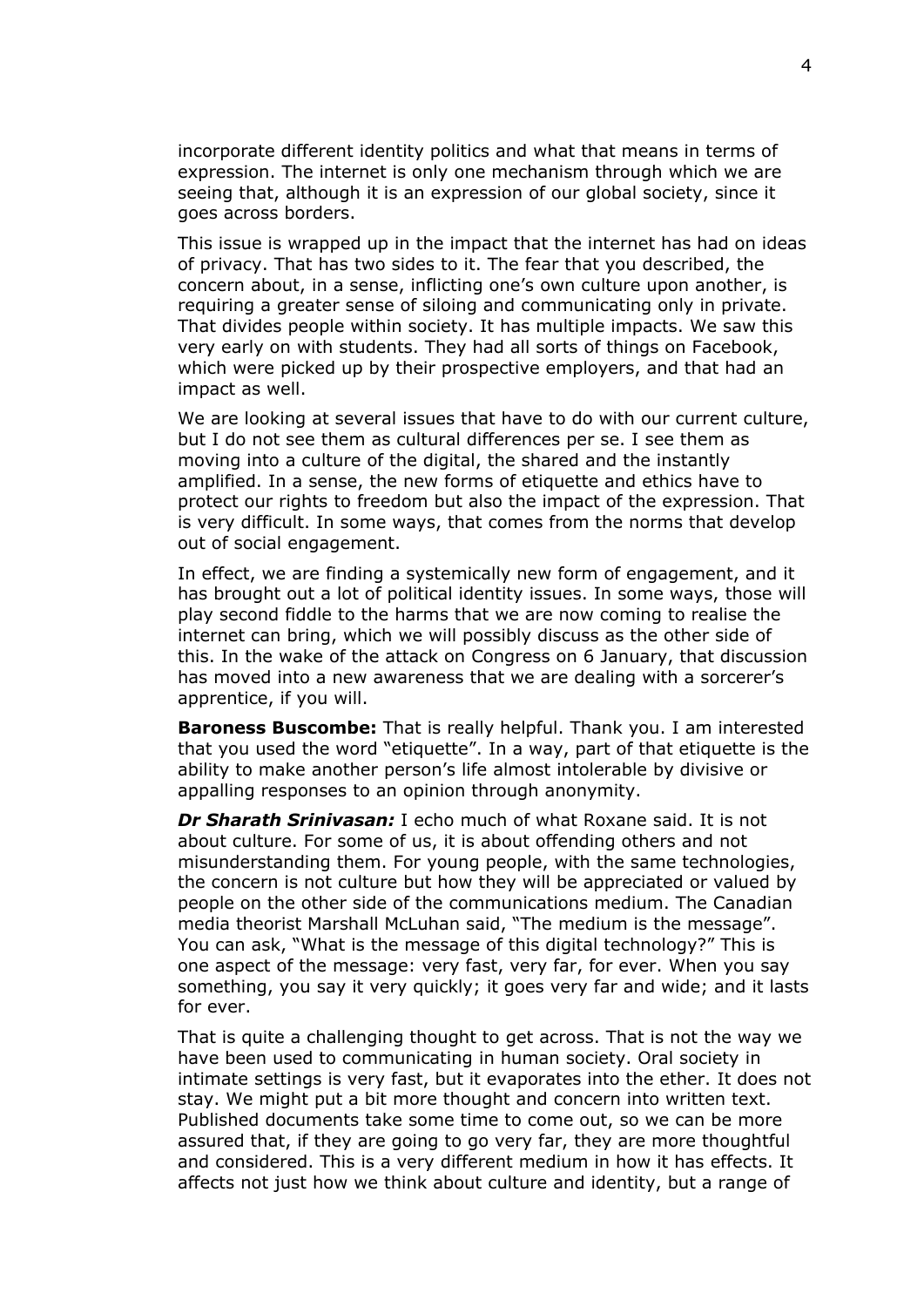consequences are created by that. Just as some of us may be more inhibited by that, some may be more disinhibited by it. That speaks to much of the concern that we have here today.

For me, culture is one lens on the same fundamental problem that lies with these technologies in a broader sense. It is an especially sensitive lens, and rightly so. What is at stake is what kind of political culture makes sense of this age of hyper communication. How can we tolerate and admit plurality but allow for judgment and care in how people communicate? We are having to come up with a new political culture that makes sense of these levels of communication and information exchange.

Q67 **Baroness Bull:** Thank you so much. This has been fascinating already. My question is about the impact of cultural differences on the potential for future international collaboration. We heard from a previous witness, Dr Edina Harbinja, who said that she was not optimistic, given the vast differences in culture, and that she could not see any common ground at the UN.

Sharath, earlier you talked of a common core and anchor; Roxane, you talked about our current culture in the singular, as if there may be a common culture. Sharath, can you say a bit more about the common core and anchor? Is there potential for international collaboration, given the differences within our cultures?

*Dr Sharath Srinivasan:* I am a little more optimistic here. That is probably because I did not have too high an ambition in the first place about how international human rights such as this work. I am reminded of the debates in the 1990s about Asian values. I do not know whether you remember that, but Prime Minister Lee Kuan Yew from Singapore was at the forefront of a movement that said, "In this moment of liberal western triumph, universal human rights do not quite make sense. There are other values in Asia, around society, family and deference, that operate in different ways from liberal western democracies".

It became clear then that there are variations. We can see variations between western democracies in how they deal with freedom of expression. The First Amendment in the US is vastly different from how we think about incitement to racial or religious hatred in the UK. This is as much about the political regime of a time. What really ended that argument about Asian values in the 1990s was political change. Indonesia was a different country post Suharto than it was under Suharto, and expression was valued tremendously.

If we take culture as ancient, primordial, fixed and certain, and we think, "How could we ever bridge these divides in universal human rights?", we overestimate the importance of culture in a thick sense. There is a whole lot more room for what we call the progressive realisation of universal human rights around these common anchors. My concern here is that there is no absolute universal standard that we are progressively realising. We need the space for discussion about what the common anchor and core is that different societies care about.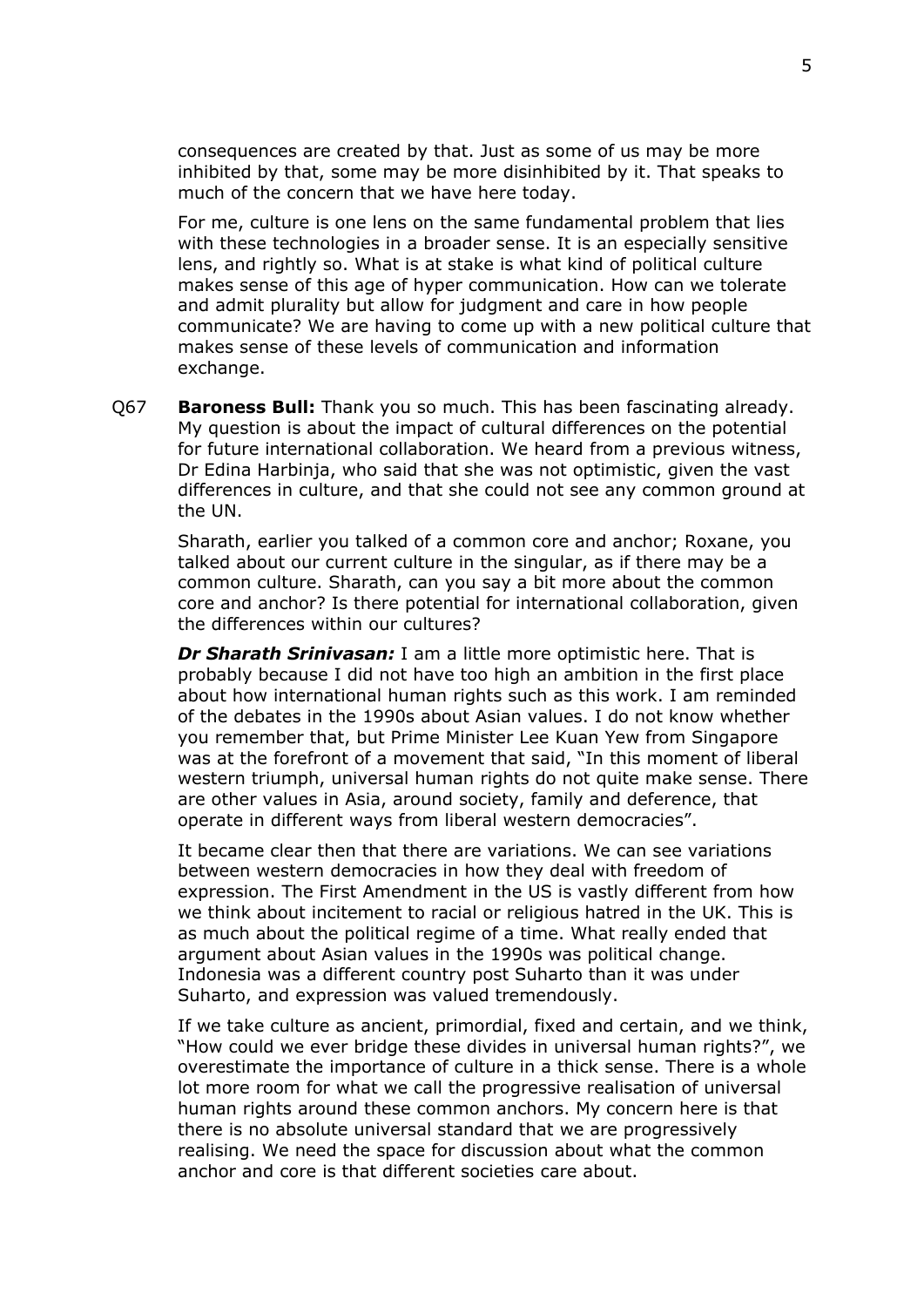That is what is being progressively realised. We are learning as we go what is common to all societies about protecting freedom of expression, and how certain elements will be decided differently, depending on time, place and context. In Thailand, there is a lèse majesté law that applies in very different ways from similar laws in Europe in the past. It has, some argue, a fair bit of democratic support. There are variations here. That is not to say that freedom of expression is lost in this context. There is a core, but certain amounts of variation are admitted in different contexts.

I am optimistic that we need to protect the space to develop shared understandings on the common core of this right. That is more important than ever, given the interdependence of the world that we live in.

**Dr Roxane Farmanfarmaian:** It is very apt that you would notice that we use the concept of culture in the singular. I appreciate that very much. I come to that from a very different angle from the one Sharath has just set out. We are, unexpectedly perhaps, all part of a single culture being established around the world by a handful of enormously powerful companies, all operating on a similar agenda, which is, as we know, that our attention is the product.

We all share that. Our response to it at the moment has been multicultural and multinational. We are already looking at this with a system view, because nations are coming out with laws of protection, enablement and embrace in quite different ways. They reflect our different national interpretations of not only what freedom of speech is but where it fits politically into our countries.

In my mind, that is developing a body of new but common law. Personally, I feel as though there is a whole level that has to be taken that is also global. It will take time; it will not happen quickly. In some sense, it has to happen. The main structures of those protections will be contributed to by the possibilities of AI. There will be global constraints on major harms, including violence and the kinds of disruption that can happen to our societies based on misinformation. That has to happen at the global level, very simply because these are global companies.

You have a company with 4 billion customers. That is four times the size of China; that is China plus India, most of Asia and the United States. This needs to be looked at as a patchwork of nationals but also as a global protection system, because the protections are imperative. Otherwise we are going to head down the rabbit hole of going from an information age to a perpetual misinformation age, and that to me is frightening.

I am not sure I am quite as optimistic as Sharath. We are in such a period of transition that something like a world information organisation has not taken shape yet, but I would not be surprised if it does.

**The Chair:** Let us move on, then, to the responsibility and regulation of platforms.

Q68 **Lord McInnes of Kilwinning:** That brings this topic very nicely forward. Roxane, you mentioned ethics and etiquette; Sharath, you mentioned a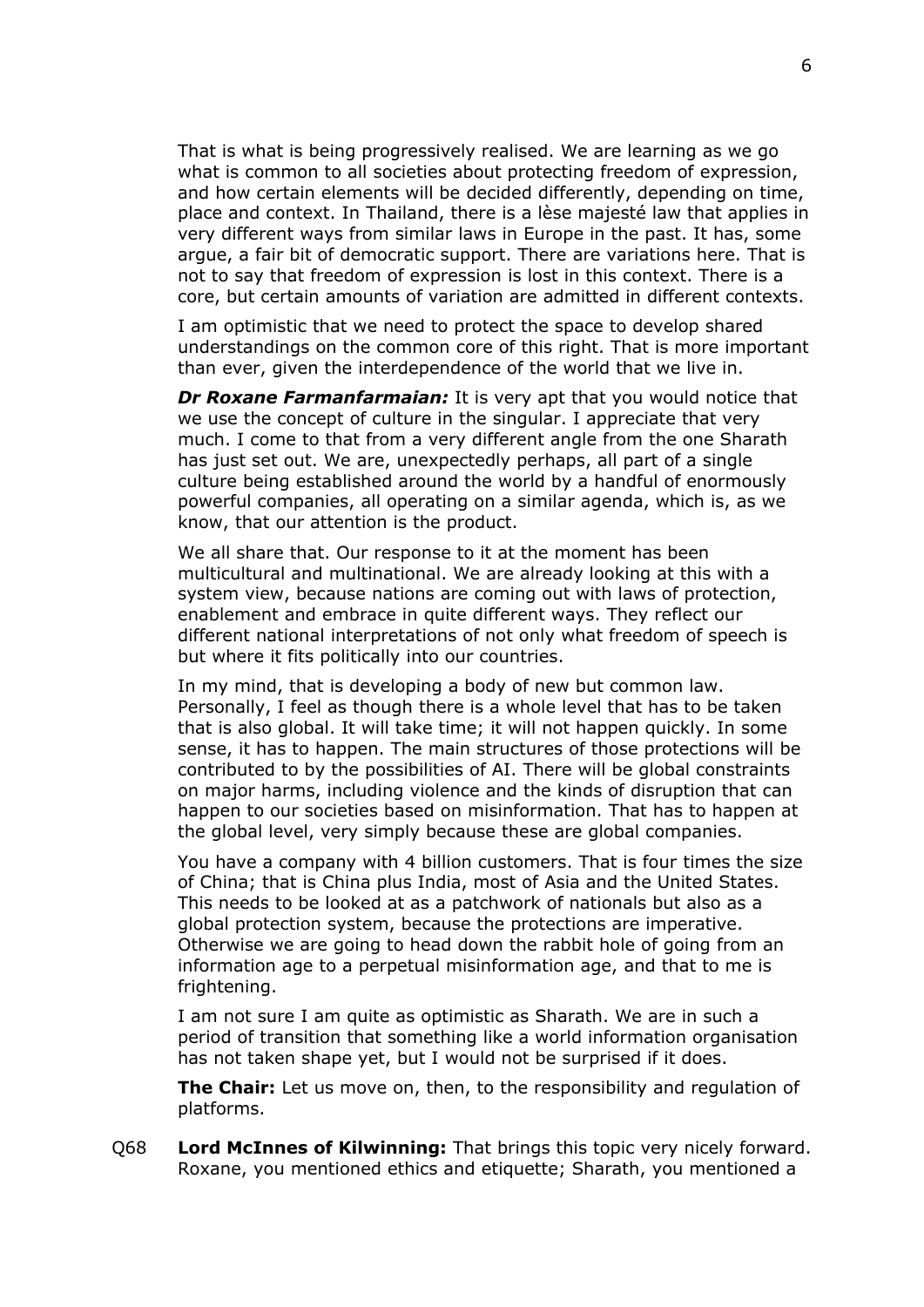common core. The application of both requires, as you have said, the platforms at this time to be understanding of them and to apply them. I guess that the platforms would suggest that their current moderation looked at universal values. Do you believe that the values in their moderation are applied universally, or are they sometimes not taking account of religious and cultural difference when moderation is applied both by AI and by humans?

*Dr Sharath Srinivasan:* The short answer is that platforms are doing reasonably poorly. It is not just a question of how they are accommodating religious and cultural difference, and we can come to that. It is important to remember the starting point: "This is not our business". Especially in the context of content on Facebook, but even Google when it came to search and YouTube, there was a catching-up logic rather than a forward position of how they wanted to deal with this.

The first hire at Facebook is quoted in 2007 as saying that the policy was this: "If something feels wrong in your gut, pull it down". That was content moderation, and it expanded from there. In the context of Google, there was a sense that the aim was to not break the law and to ensure that the business could keep flourishing. The main concern was that in specific contexts, such as Turkey, there had been some pushback from the state or from courts on particular content, and this was a risk to business. That is not to say there are no values here at all, but the logic has been to use technical and business solutions to address risks faced by the company.

From there, it has moved a long way. There is no doubt that we have seen much more elaborate things now. The implementation standards at Facebook are much more significant. There is a board of oversight, which is increasingly looking at these sorts of concerns. The logic that is operating is one of fundamental catch-up, and it is driven by certain efficiency logics rather than a comprehensive value-driven approach. You see that especially when it comes to minorities or groups who have suffered more egregiously from the way in which the logics of search or content work.

If you take the extreme version, as Roxane just said, this is a 'sovereign entity', whose founder has referred to it as being more like a Government than a corporation, and which has, in that sense, over 4 billion constituents. If you go to Kenya, you can look at Kikuyu or Luo content on Facebook. You can be guaranteed that content moderation there is a far thinner affair, in terms of the response. They have focused on it only very recently, in the last couple of years. They miss lots of things, but even more so when you are talking about fast-moving urban slang languages, such as Sheng in Nairobi. Yet these are the languages in which various forms of contentious and sometimes acrimonious politics takes place. That can involve the targeting of minorities or other ethnic groups.

It is not to say that this is casually disregarded, but the size of that challenge compared to the business logic that is driving content moderation is vastly different. When I think about the question of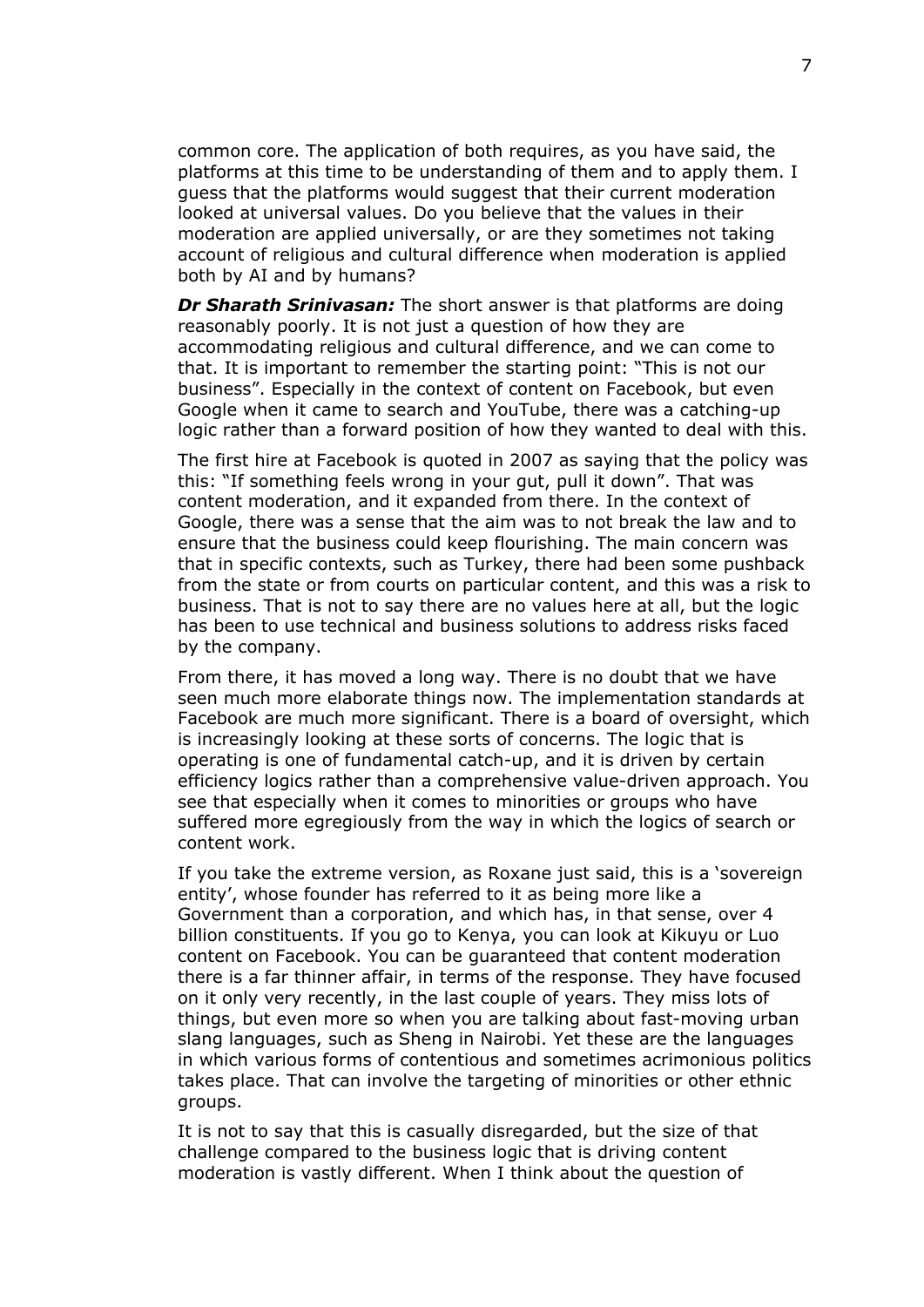content moderation, I just want to remind us of the more pernicious logic that is going on here. The primary aim is to keep people's attention and to keep them engaged with these platforms. It is from there that their activity produces data that is valuable to productise and sell for advertising, but also for other purposes. In that sense, content moderation is about doing as much as needs to be done to protect this valuable commercial so-called public square, which is actually a private square of exchange.

It is playing a role that is a necessary minimum, rather than driven by a set of core values about the good society, which another public forum might consider adequate.

*Dr Roxane Farmanfarmaian:* How much these companies, particularly Facebook and Google, are moderating content across the world is very difficult for us to tell, but it is often considerably less well informed in places where they play a much larger role, in many ways, than they are here. I see, for example, Facebook playing a significant role in elections or in the projection of information across civil wars, such as in Syria or Iraq. There is no sense of a significant monitoring role or capability on the part of Facebook or the other big platforms. As you discussed in a previous session, Facebook has a governance board that has reached out and said, "We cannot do this. We have to have help". They are right. Trying to find the location of that help is what I hope to contribute to this discussion.

In the same way as one can walk into a conversation where one's cultural awareness is too low and get into a fix, as I would suggest Salman Rushdie did and ended up paying significant consequences for, that is exactly what is happening now to the platforms. They have been driven by a mercantilist agenda, and suddenly they are hitting the consequences of the public square. We are all scrambling at this point to figure out how this works.

In the same framework as what Sharath was saying, it is happening so quickly. A year ago, we did not know about TikTok. How do we include something such as that in there? I was reading yesterday that China now has its own version. That is going to do something else, and next week there is going to be something else. None of those quite fits with the abuse that happens on social media.

All this is hitting, and yet it is clear that every one of the players at this point is saying, "Something has to be understood as part of this; otherwise, our social fabric is at risk". That is putting it very starkly, I know. In effect, it all comes back down to culture. Our culture is at risk, in terms of our social interaction, and our sense of what is true and what can be manipulated in the world that we understand.

Q69 **Viscount Colville of Culross:** Sharath, you talked about the need to build a new political culture. We have talked about this internationally, but I am interested in what we are doing in this country. In the Government's online harms response, they have steered clear of new rules for politicians and political discourse. Our colleagues on the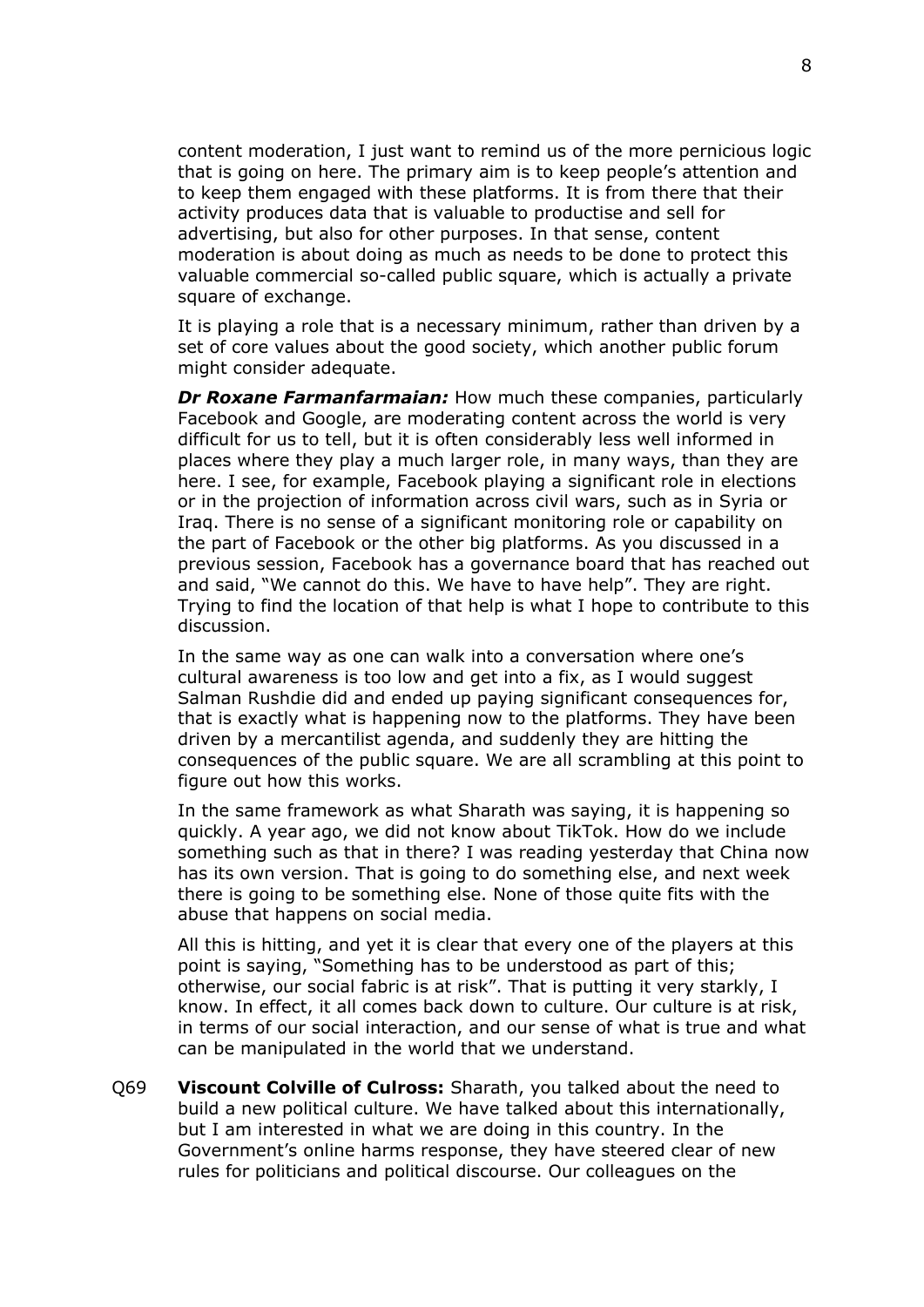Democracy and Digital Technologies Committee said about the Government's response that there is no duty of care towards democracy itself.

Bearing in mind that politicians very often represent huge swathes of people, should more be done to ensure that the platforms work to defend democracy and, within it, free speech? How can they do that?

*Dr Sharath Srinivasan:* I am wary of how much we can expect from platforms. Partly going back to my previous response on content moderation, there are limits to what drives their logics of operation and their desire to get involved here. I was surprised that the head of public affairs for Facebook, who will be well known to many of you, when asked, "What do we do now?", in terms of the new Biden Administration, said, "We will adjust to this new environment". Adjusting to a new environment is a survival strategy; this is about risk management.

The question that has been on everyone's mind is why these platforms responded when they did, given that more egregious things had been said on their platforms in the many months and years leading up to the events for which they banned people for life, including the former President. That is the sober reality of dealing with these sorts of corporations. They are going to play to the best of their ability to manage risk, and that is all.

The bigger question for me, and perhaps we will go further in this direction during the discussion, is understanding what has gone wrong, at more fundamentally structural levels, that means these corporations with these logics dominate the public square and what can be done about that. There are a few things that can be done, but they lie less with the sorts of responsibilities the platform can have and more with understanding how, for example, as individual citizens, we have increasingly lost sovereignty over our data or identity, and how we can reclaim some of that. We have to see the oligopolistic practices and capital power of tech companies. Once you have the ability to grow very large, you can suck up all the plurality coming from below through innovation, because you have the ability to buy it off.

There are lots of things that can speak to containing or correcting the worst excesses that we are seeing with some of these platforms. That is not to say that the platforms or individual corporations are, by dint of who they are, problematic. There is a certain aspect of this about how digital technologies, and how businesses built on them, work. We need to reset, in a sense, the rules that operate for these sorts of businesses.

**Viscount Colville of Culross:** Roxane, you talked about Facebook's intervention in the American elections. What should be done to regulate the platforms and to ensure that they encourage free speech and democracy?

*Dr Roxane Farmanfarmaian:* I go back to something Sharath said. A few years ago, they said, "It is not our problem. We cannot do it anyway. We do not know how". Now we know that they can do it. Every day, they have huge teams constraining, checking and moderating. They now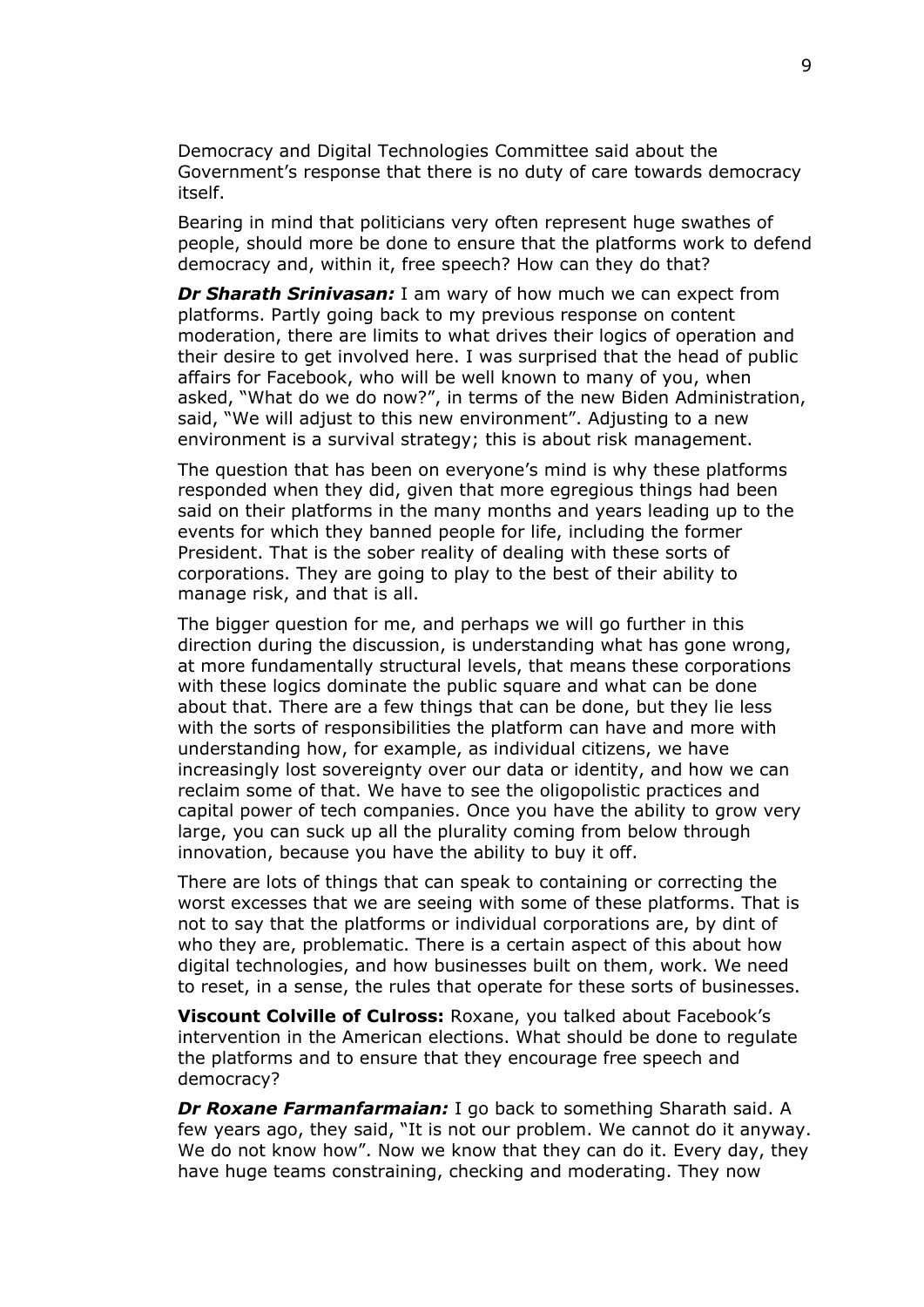increasingly feel as though they have a stake in doing so. We saw, pre election and post election, a very interesting set of cases. We are coming to understand that these companies, as has been mentioned, are increasingly developing the characteristic of utilities. Twitter can say, "There will be no more President Trump on our platform", but we cannot so easily say, "There will be no more Twitter". The Chinese can, but they usually develop a similar service.

Regulation is relatively still in its infancy, but the cases that are coming up now are suddenly either going to court or coming before parliamentarians and Governments. The Google case in Australia is very interesting. This is a spat over what it carries, as a lorry flatbed, and Google is saying, "We do not have to pay extra fees for media reading, because that is not really us". It is now reaching a point where it is threatening to withdraw from an entire country.

That is a very interesting dynamic, and luckily it is one we can watch from the outside. As with significant crime in the past, the Australian Government can up their taxes and say, "Okay, at the moment, we will deal with it this way", but eventually it comes down to a really important point: how fundamental a role do these companies now play in our society and, therefore, what kind of legal control do we have?

In the United States, there is a law that says what they carry is not their affair, but that is a US law. It does not apply anywhere else. In fact, the US is now rethinking that law. Again, it overlaps slightly with the whole idea of privacy but also the culture of where these companies fit in society. All this has to be rethought. These companies should not, in the way they are now, be given a free pass to say, "If I do not like your laws, I am just going to pull". There should be something in place for that, such as a fine. There has to be a consequence.

We are not even recognising the possibilities that lie ahead until something such as this comes up. We need to look at the courts and these cases before we have the basis of a real regulatory framework. Post election, the US is facing that dilemma. It is similar to this dilemma: how does a liberalised society constrain free speech and still be a liberal society writ large?

**Viscount Colville of Culross:** It is interesting. You talk about these platforms as utilities; they are crucial to all of us for our existence. We have looked at that in previous inquiries. However, if you get Google Australia saying, "We are going to pull our search from Australia", because it is a utility, that brings the country to a halt. Does there need to be a very concerted attempt right now, not just to wait for the courts, but for legislators to intervene and face off against these companies?

*Dr Roxane Farmanfarmaian:* There are two sides to this. We have run into another part of this with Huawei and our electrical and technological grid. We have allowed private enterprise to take over too much of what needs to be construed as the needs of our states to go forward. That needs an enormous amount of investment, which the private sector simply is not going to produce, to ensure that we have the basis for our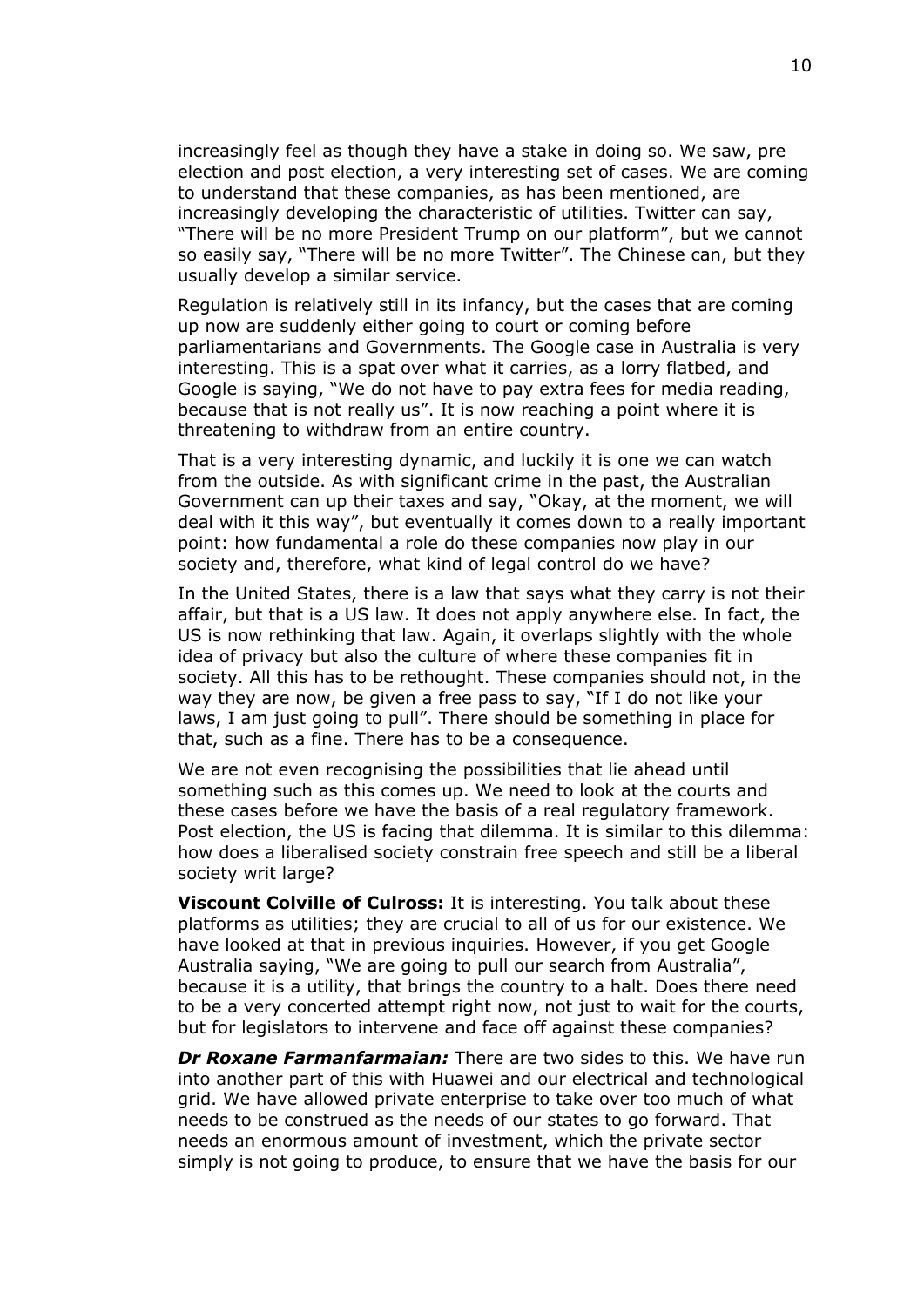society and a multiplicity of options so that, if Google withdraws, we have other smaller utilities that are perhaps Australian.

That needs to be put in place now. We get back, in a sense, to the competition side of it, which we have to encourage. Likewise, we need pots of significant funding for the big picture, for the AI that is required on a global level, to ensure that we start having transparency. We cannot do that without AI, and that takes investment. We can do that, but we need to establish that as part of law.

**Viscount Colville of Culross:** That was fascinating. Thank you so much.

Q70 **Lord Vaizey of Didcot:** I wanted to ask about behaviour online and how you might change it. I found very interesting what was said earlier about different cultural approaches to issues such as human rights, and what is acceptable both within the law and culturally. As part of efforts potentially to regulate platforms and content, one of those will be, as it were, through the front door in ensuring that offensive content is taken offline, but people clearly find other avenues to express their views.

I always think about the internet as it being the first birth of people engaging with it. It is a cliché when it is said that people will say things online to people that they would not dream of saying to them in the pub. Indeed, it may amaze some people but behaviours in pubs have got a lot better since the 16th century.

Is there any mileage at all in government banging on about digital citizenship lessons and trying to engage with kids in schools? Indeed, is there any room at all to engage with adults about what is acceptable behaviour online? Could we try having a sustained public education campaign?

*Dr Roxane Farmanfarmaian:* Further education is always a good thing. I was on Twitter the other day—yes, I was—and it basically showed me an advertisement with somebody's face being replaced with somebody else's. I thought, "Oh my goodness. We need further guidance, to be aware of what is there and how quickly these capacities are changing".

On the other hand, etiquette offline and online is the same. If you are more polite at the pub and less polite online, are you less polite at home? It is a form of understanding not only how society works but how relationships work. There are organisations, such as the Ethical Journalism Network, that do extremely good work in ensuring that those who, according to their profession, are responsible for presenting news, opinion and media to a large group of people are more aware of the ethics.

Containing that on a private basis has to start earlier, at school. It is something that comes from the practice of living, rather than something that comes in later as an adult. Sharath, you may have different views.

*Dr Sharath Srinivasan:* It is an important part of any solution. I would say two things. First, it has to meet change that comes from more structural efforts less than half way, which is to say that the burden is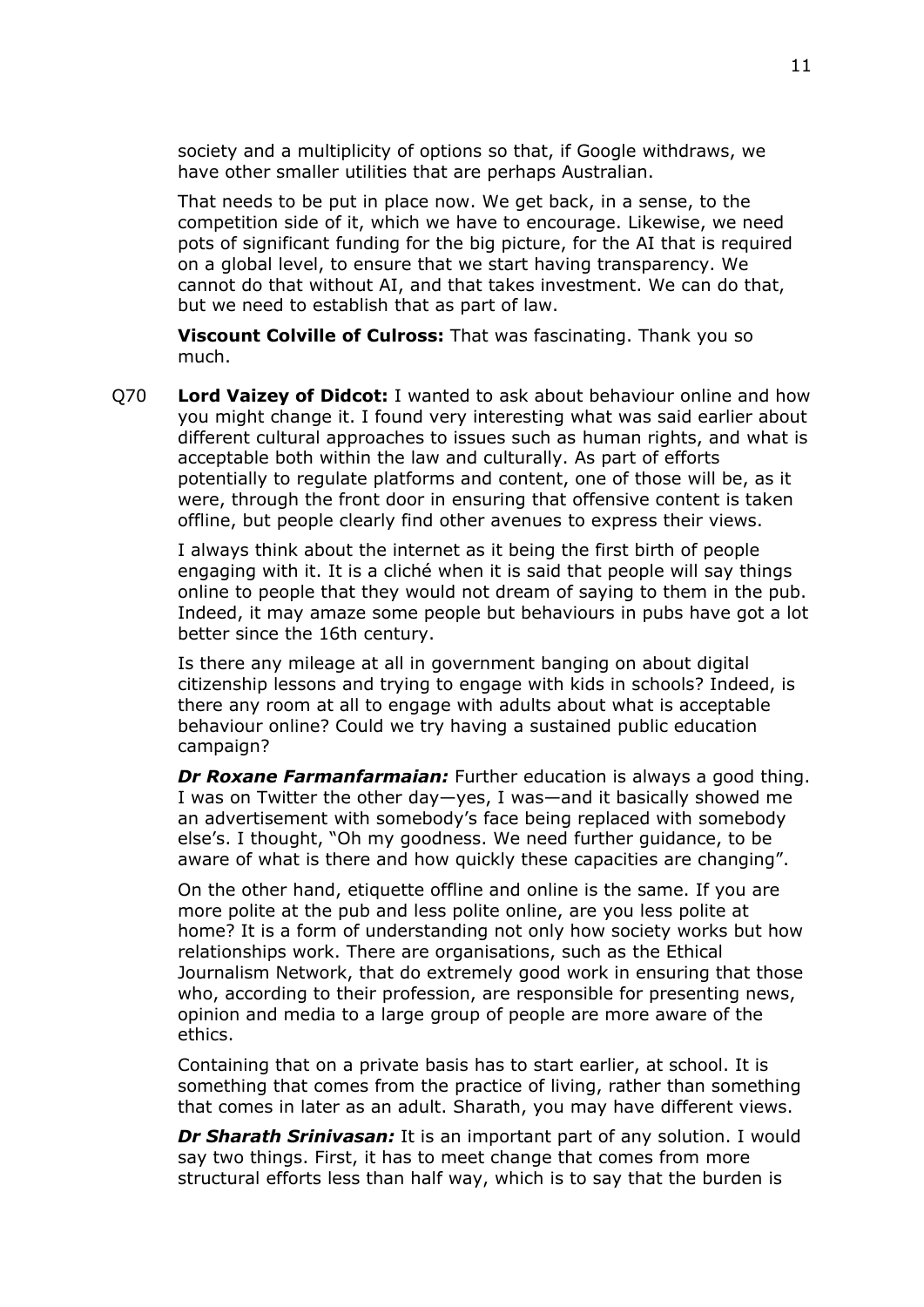not on the individual's behaviour or etiquette as much as we might like it to be, because it would be easier to regulate. Secondly, it should be less about the disciplining of that behaviour than the empowering of the ability to think sensibly and act well in a digital age. That is a very different thing to trying to police or contain bad behaviour online.

I want to use this moment to stop and ask, when we focus on the individual, what we are missing. We have to start from a different point and assume that people are being, in a sense, manipulated all the time by these hyperdominant digital platforms and cajoled into handing over their attention, which usually comes from the dopamine effects of being adored and loved, or scandalous information that attracts your attention. Fake news attracts six times more attention that truthful news, as such.

The attention is the economy, but in a more pernicious sense. The attention matters, because whatever you are doing while you are giving attention is data that is valuable not only to run ads, but to predict how you and people like you act in the world. The more data is collected, the more you can predict how people are going to act, and the more you can direct strategic communications towards their action. That can be for advertising, but it does not just have to be for advertising.

What is for sale is the ability to act on a population at a level that is underneath their consciousness, because it is all these small micro-tactical ways that you can know, through the evidence of the data from the different experiments you run, that you can affect people's behaviour and action. The data tells you that this is what makes people tick. If they like this singer, they are probably likely to be attracted to something else.

That can happen in the social space, or the advertising and consumer marketing space, but it can also happen in the political space or the movement politics space. While it would be wonderful if the problem was etiquette, if what is going on is the most profound assault on the human physical brain, in its unevolved form over many millennia, due to this rapid change in technology's ability to act on that capacity for agency and action, we have to be super-careful about thinking that the etiquette side of it is going to be the answer.

What I am describing is quite dystopian. I felt quite sheepish expressing that kind of dystopian-ism in this space, but, increasingly, this view is coming from within the industry and within the technology space, and from those who have studied it for a long time. The logic of its operation is to undermine that freedom aspect I have talked about that should then lead to expression of a certain kind. It is undermining the freedom aspect.

If we are going to police and educate on the expression and behavioural aspects, we have to know that the capacity to act independently is still protected. Then we can afford to be concerned with schooling that capacity in the right direction. What disturbs me is how much that is being undermined by the way these technologies and companies work.

#### Q71 **The Lord Bishop of Worcester:** Thank you both very, very much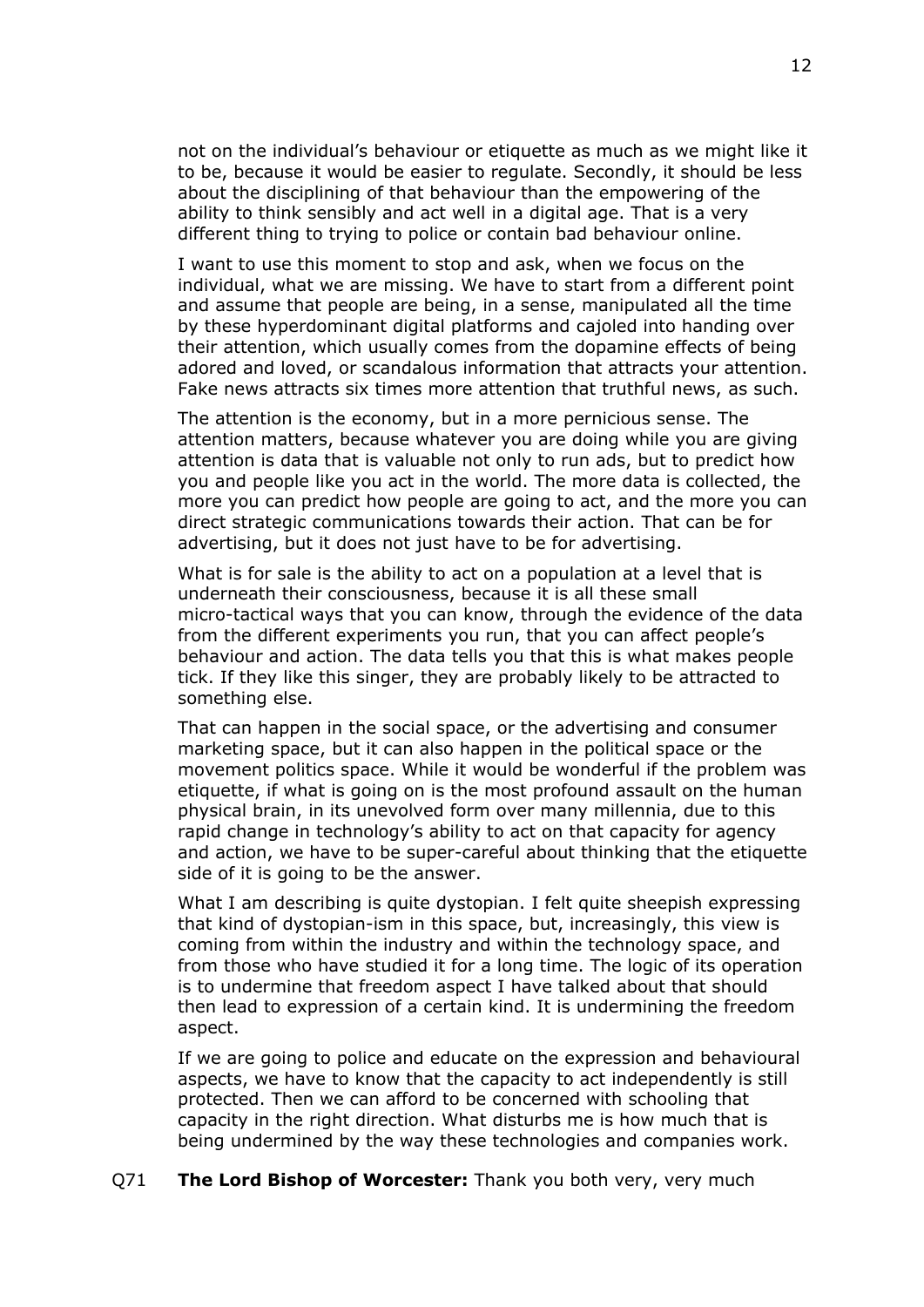indeed for a really helpful session and for helping us to engage with all this. I will begin by saying that, Sharath, you should not feel bad about expressing what you described as a dystopian approach. Coming from the religious tradition I do, I would say that St Augustine would have recognised very well what you are describing. He would have called it original sin, the fact that people are suggestible and that there are all sorts of ways in which we can be affected.

You have mentioned the limits of what etiquette and ethics can provide, so let us turn to what can be done from a statutory point of view. What would you like to see as the outcome of this inquiry, given that you have painted in some ways quite a bleak reality? As you described it, Roxane, the power of these platforms is enormous. They have sovereignty over data and identity, and they have capital power that sucks up the plurality of other providers.

Recognising that what can be done at a national level might be quite limited, what would be the best outcome for this inquiry? What might be done from a regulatory perspective in this country?

*Dr Roxane Farmanfarmaian: I like your reference to St Augustine.* This discussion has partly been about where a sense of responsibility lies and how we can build that in a new setting. In a sense, it goes back to Baroness Bull's question about what kind of co-operation we can expect by coming together with these different cultures.

From a statutory perspective, I would like to see a greater focus on ensuring that the possibility was there for a multiplicity of new companies or new inventions to come up, so that we always have more of a buffer of alternatives to the companies that are out there and the services that are offered. As a media person, I have come to appreciate enormously that one aspect of responsibility comes from knowing what is going on in your own environment and your own community.

One of the things the United States is suffering from, more than here, is the loss of the local news outlet. That has to be recognised as what grounds people in their homes and their home regions. That is the ground upon which we then more securely move into new realms and we can feel the confidence from that. We need to keep an eye on those, and possibly to look more carefully into the older pillars that we understood our society to be built on, to ensure that those go ahead into the newer environment that we are looking at.

Another thing I would like to come out of this is a sense that Britain has a responsibility to contribute to a more global conversation and the eventual development of a system of global statutory rules, which will need to be at one level of analysis in all of this, so that, say 10 years down the line, we have a structure at least of processes that we all agree on, if not the actual definitions of harms or cultural interpretations at the national level.

*Dr Sharath Srinivasan:* The most important thing that can come out of this inquiry or these processes is a sense of true, bipartisan or inclusive responsibility. As protectors of representative democracy, Parliament has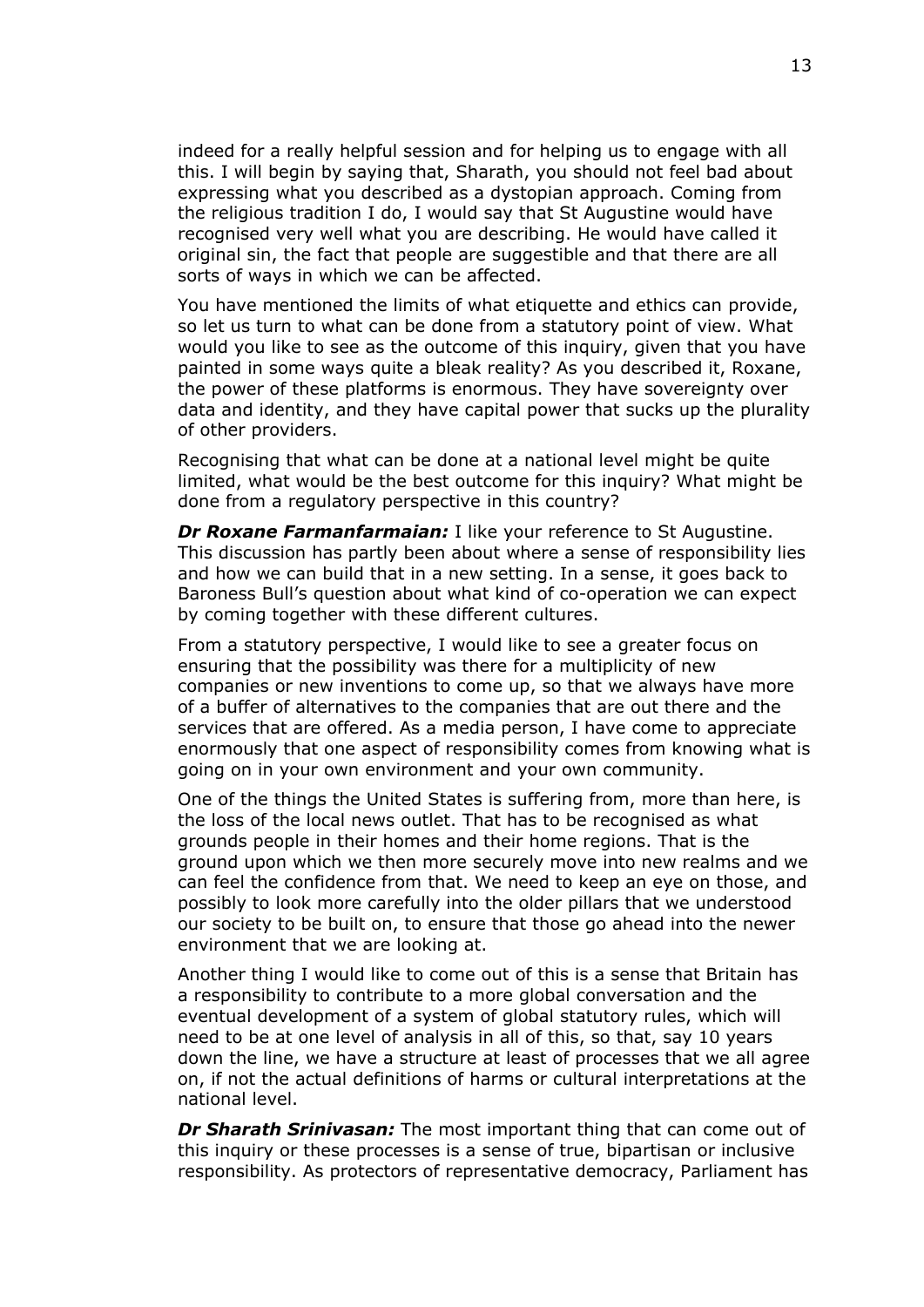to have in its grip the issue of how to protect a liberal democratic society in a digital age. This is very broad, but it is not about these individual pieces. It is about making sense of a new architecture and political culture for an age in which digital technologies are so central to the way we live.

In that unified, bigger-picture sense, the penny is finally dropping that that is what is at stake. It is not privacy; it is not surveillance; it is not consumer protection. It is the entirety of the thing that we call democratic life. There is no public square right now that is being protected, and our representatives in their various forms need to take hold of that. That is a prime concern.

More practically, this Committee can hint towards two aspects of that, not specifically on freedom of expression, but close to it. Yes, there is a capital power that needs to be unwound a bit, because it is itself very dangerous. Of course, the break-up of Standard Oil, as Shoshana Zuboff mentioned in an op-ed recently, did not lead to wonderful elysian fields; it led to ExxonMobil and a few other entities. She said that the big issue we should have thought about then was climate change. It is not about the breakup of the monopolies; it is the fundamental commodity.

Going to my second point, which is not just about the competition issue, we have decided that people cannot be commodities in the past. We have changed what business is allowed to be about. Right now, the commodity is again people: their feelings, their actions, everything about them. That is the commodity, and we can change that. Why not change the sovereignty of people's individual citizenship in a digital age? The state can do that. Then businesses have to work out what the next business is. They will; businesses will be businesses.

But it is not Google and it is not Facebook. The logic of tech capitalism needs a decisive move that shifts it in the right direction, because what is at stake is the equivalent of what climate change was when we did not see it back in 1919. What is at stake is a fundamental transformation in society that is not sustainable. I hope somewhere in there is something helpful for where this inquiry can land.

**The Lord Bishop of Worcester:** Absolutely, thank you very much indeed for widening the perspective and ending us on a hopeful note. Can you point us to any international examples of regulation relating to freedom of expression that we should either emulate or avoid?

*Dr Sharath Srinivasan:* Unfortunately, the short answer on this issue, and in terms of the digital aspects, is that nothing stands out very strongly. There is a lot of movement in a number of quarters at the same time, as you will know. This is an opportunity to set a standard rather than to follow one, and I hope it will be taken.

*Dr Roxane Farmanfarmaian:* We have come to think of it as the internet of things. In a way, I would suggest that personal expression is the opposite to that. If we had a new political framework or culture of expression and the personal, that would be a different way to look at it. I agree with Sharath: there is not really anything there, but there are